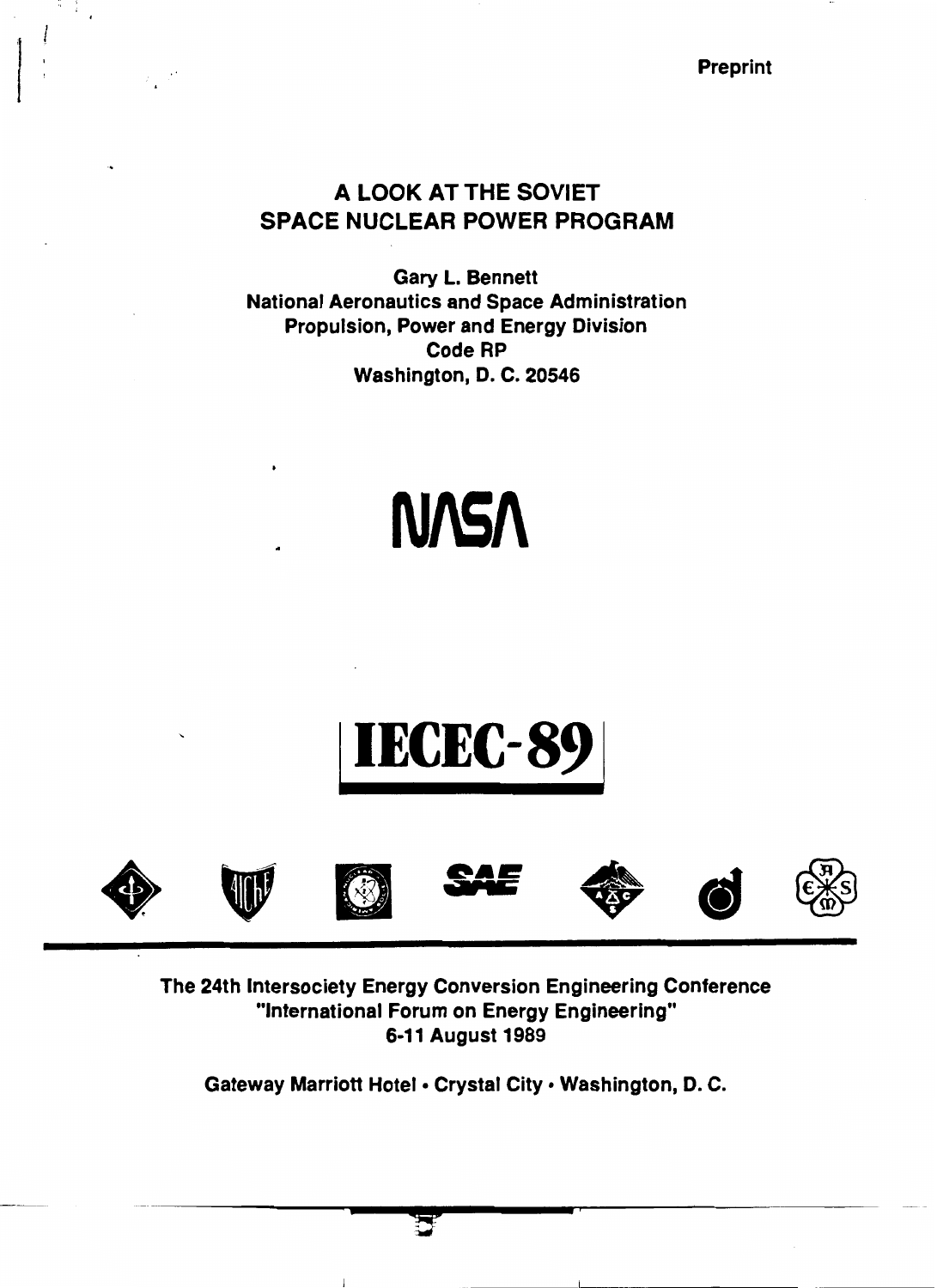## A LOOK AT THE SOVIET SPACE NUCLEAR POWER PROGRAM

Gary L. Bennett National Aeronautics and Space Administration Propulsion, Power and Energy Division Washington, D. C. 20546

#### **ABSTRACT**

The Soviet Union has been flying nuclear power sources in space since about 1965. For the most part these nuclear power sources have been low-power nuclear reactors using a thermoelectric conversion principle. Recently the Soviet Union has flown two satellites using a higher power reactor that employs a thermionic conversion system. Reentry of two of the earlier reactors on board Cosmos 954 and Cosmos 1402 plus the recent potential accident involving Cosmos 1900 have focused world attention on Soviet usage of space nuclear power. Despite these problems the evidence points toward a continued Soviet usage of nuclear power sources in space.

#### **INTRODUCTION**

The reentry over Canada of the Soviet radar ocean reconnaissance satellite (RORSAT) known as Cosmos 954 on 24 January 1978 focused world attention on the Soviet Union's use of nuclear power in space. While Soviet specialists had publicly admitted in the 1960s that they were working on space nuclear reactors, little was known of their actual use. In view of the paucity of Soviet information it is appropriate to assemble what little information is publicly available on the Soviet space nuclear power program.

The Soviet Union has been a steady user of nuclear power in space beginning with their first publicly identified launch in 1965 (four years after the first U. S. launch of a nuclear power source). Whereas the U.S. has tended toward the use of nuclear power on civilian missions, especially on space systems operating on the Moon or beyond Earth orbit, the Soviets have primarily confined their activities to military missions operating in low Earth orbit (LEO). With one exception, the U. S. has used radioisotope thermoelectric generators (RTGs) on its nuclear-powered spacecraft. (The one exception was the SNAP-10A reactor flown in 1965.)[1] It must be emphasized again that very little is publicly known about the Soviet space nuclear power program because, unlike the U. S., they do not publish in the open literature information on the space nuclear power sources they are flying. Thus; what follows on the Soviet program is based largely on speculation.

This paper summarizes the open literature information on the soviet space nuclear power program, including the "Romashka", "Topaz", the new reactor based on the Topaz program, and the RORSAT reactor experience. A more extensive summary has been prepared for later publication.

#### SOVIET SPACE REACTOR PROGRAM

The following sections provide an overview of the Soviet space reactor program, beginning with the known reactor programs (Romashka and Topaz) and then discussing what can be inferred from the RORSATs.

#### Romashka

Figure 1 is a cutaway drawing of Romashka (Camomile), which was unveiled in 1964 at the Third U. N. Conference on the Peaceful Uses of Atomic Energy. Figure 2 depicts one of the UC<sub>2</sub> fuel disks. In many respects Romashka looks like a reactor analog of an RTG in that the heat generated in the core is converted directly to electricity without flowing coolant or rotating machinery. In this respect Romashka resembled the U. S. SNAP 10 reactor which was abandoned in favor of SNAP-10A in order to remove the thermoelectric elements from the vicinity of the core and to provide the ability to deal with planned future temperature increases needed to improve performance.[2,3) Table 1 compares the design features of SNAP-10A and Romashka.



Figure 1. Cutaway view of an early ground-based Romashka reactor showing 11 fuel disks.



Figure 2. Cutaway view of a Romashka fuel disk.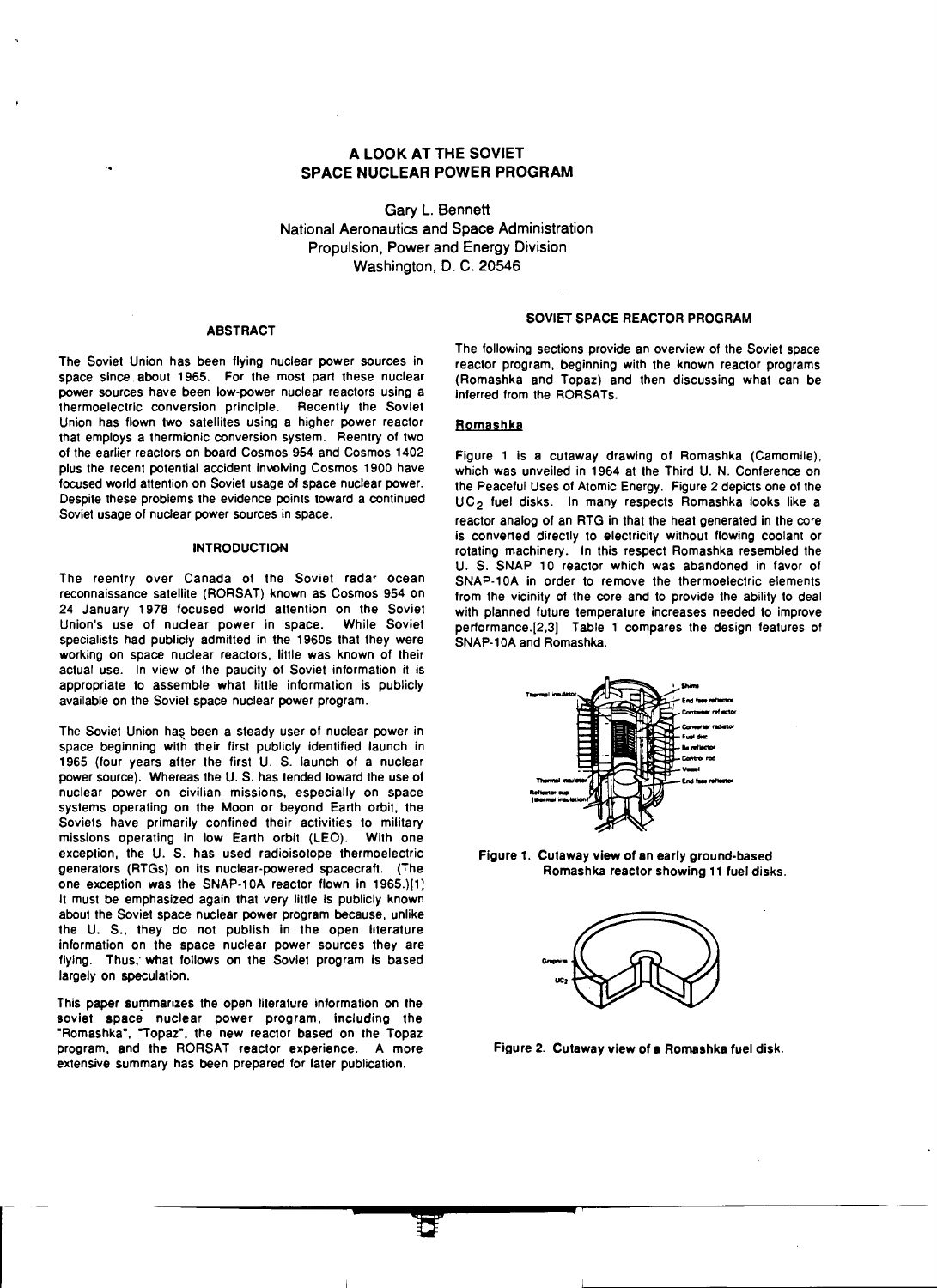#### TABLE 1

## COMPARATIVE DESIGN FEATURES OF SNAP-10A AND ROMASHKA<sup>[2,7,15]</sup>

| <b>FEATURES</b>                  | SNAP-10A                                        | <u>ROMASHKA</u>                                         |
|----------------------------------|-------------------------------------------------|---------------------------------------------------------|
| <b>Thermal Power</b>             | 34 - 45.5 kWt                                   | 40 kWt                                                  |
| <b>Thermal Energy Produced</b>   | 44,000 kWt-h (SNAPSHOT)<br>382.944 kWt-h (FS-3) | ~600 kWt-h                                              |
| <b>Electrical Power</b>          | 0.54-0.65 kWe                                   | 0.5-0.8 kWe                                             |
| <b>Fuel Material</b>             | U-ZrHx                                          | UC <sub>2</sub>                                         |
| Core Loading of 235U             | 4.3 kg                                          | 49 kg                                                   |
| <b>Mass</b>                      | 435 kg (shielded)                               | 455 kg (unshielded)                                     |
| <b>Enrichment of Fuel</b>        | >90% <sup>235</sup> U                           | 90% 235U                                                |
| <b>Reflector Material</b>        | Be                                              | Be                                                      |
| Coolant                          | NaK                                             | (Conduction)                                            |
| Temperatures                     |                                                 |                                                         |
| Core, maximum                    | 858 K                                           | 2173 K                                                  |
| Hot Junction                     | 774 K                                           | 1253 K                                                  |
| Base of Radiator, average        | 588 K                                           | 823 K                                                   |
| Differential across converter    | 152 K                                           | $-315K$                                                 |
| <b>Neutron Spectrum</b>          | Thermal                                         | Fast                                                    |
| Average Flux                     | $1.7 \times 10^{11}$ n/cm <sup>2</sup> -s       | $\sim$ 9 x 10 <sup>12</sup> n/cm <sup>2</sup> -s        |
| <b>Converter Characteristics</b> |                                                 |                                                         |
| Material                         | SiGe                                            | SiGe                                                    |
| Figure of Merit                  | $0.58 \times 10^{-3}$ /K                        | N/A                                                     |
| <b>Material Efficiency</b>       | 9.4%                                            | N/A                                                     |
| <b>Overall Efficiency</b>        | ~1.3%                                           | $-1.5%$                                                 |
| Working Voltage                  | $-30V$                                          | 1.6V/section                                            |
|                                  |                                                 | . .<br>$\sim$ $\sim$ $\sim$ $\sim$ $\sim$ $\sim$ $\sim$ |



Figure 3. Basic arrangement of the TOPAZ thermionic fuel element (TFE): 1) fuel pellet; 2) emitter; 3) collector; 4) lnterelectrode gap; 5) collector Insulation; 6) sheath.

boron carbide arranged in a beryllium reflector (4). The profiling of fuel and moderator helps attain a high radial uniformity of energy generation. The plant is provided with caesium delivery (1) and removal (5) devices, coolant (2). commutation chamber (11) and current leadouts (10). All this is housed in a single body (9) and results in an adequately compact arrangement ... "[7]

Table 2 lists the publicly known design features of the Topaz thermionic reactor system.

The Soviets have recently announced that they have flown two 5-Mg Cosmos satellites powered by 10-kWe reactors based on the Topaz design albeit with a reported two-fold improvement over Topaz.[6,8,9,10] Reportedly one of the reactors ". . . successfully functioned in orbit for six months and the second one for a year<sup>\*</sup>.[8] It is widely believed that these satellites were Cosmos 1818 and Cosmos 1867, which were launched on 1 February 1987 and 10 July 1987 respectively and are rumored to be a new generation of ocean surveillance satellite.[9,10,11,12] Additional information reported by the Soviets may be found in Table 3.(6,10)

#### Topaz

In several papers and press releases dating from 1971, Soviet authorities cited the existence of a thermionic reactor program known as "Topaz• (signifying thermionic, experimental, conversion in the active zone). At least three versions of Topaz were tested. The first reactor tests on a single thermionic converter were reportedly carried out even earlier in April 1961.[4,5,6]

Like Romashka, Topaz was a direct conversion nuclear power source with no moving parts. The thermionic converter was combined with the fuel element as shown in Figure 3 to produce a single power-generating channel ("power channel"). The power channels included urania fuel, cathodes made from a tungsten alloy or the molybdenum alloy VM-1, anodes made from the niobium alloy VN-2, beryllia insulators, stainless steel outer casings and cesium vapor in the interelectrode gap. Figure 4 shows a cutaway of the Topaz reactor showing the principal subsystems and design features.[4,7)

Referring to Figure 4, Soviet specialists have described Topaz as comprising ". . . a set of channel converters (8) arranged in a moderator (3) and defining the reactor core. The reactor control is effected by means of rotatable cylinders (7) of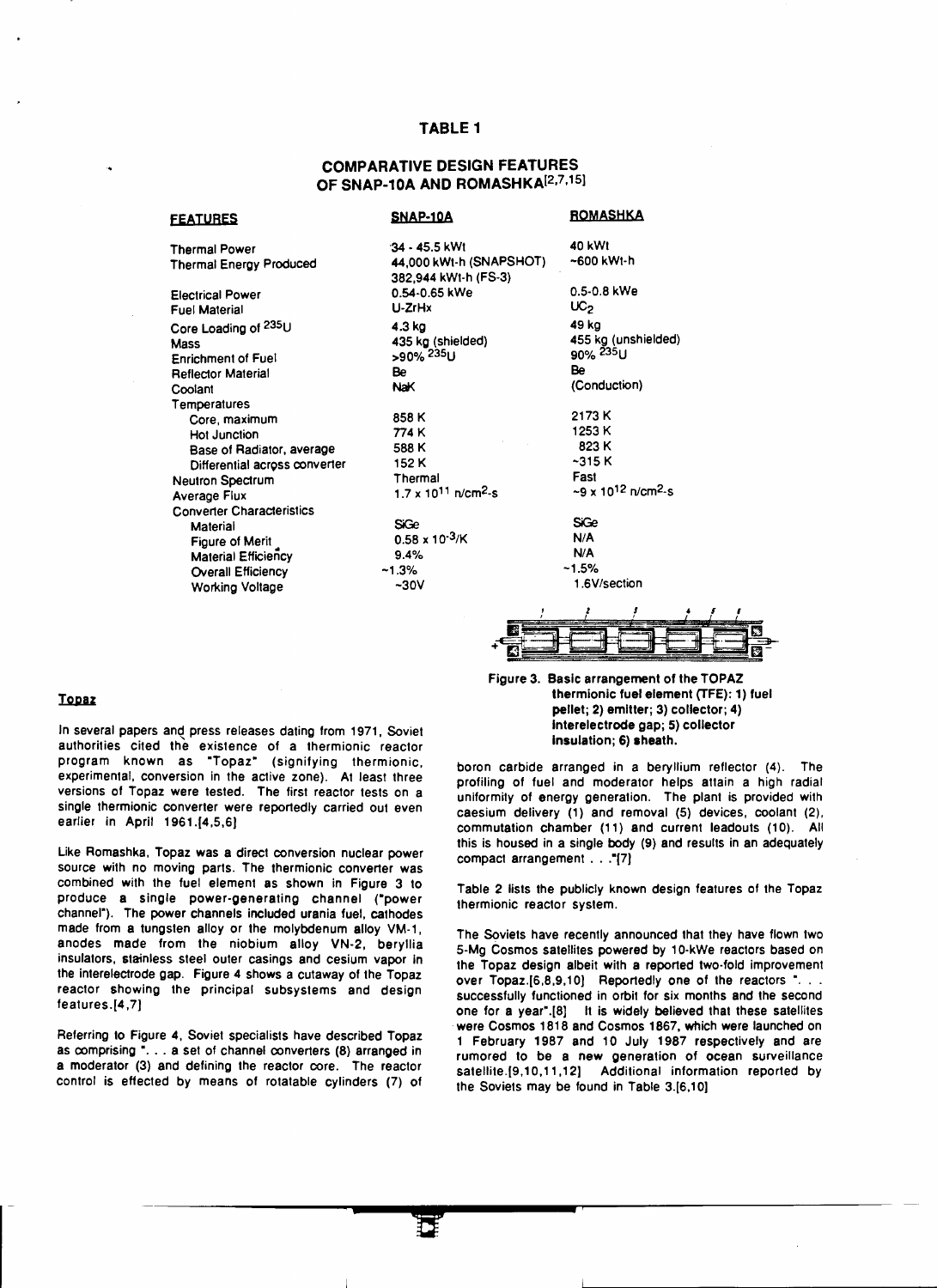

# Figure 4. Configuration of the TOPAZ reactor. TABLE 2

### DESIGN FEATURES OF THE TOPAZ THERMIONIC REACTOR SYSTEM<sup>[4,5,6]</sup>

#### Parameter

Thermal Power Electrical Power (maximum) **Fuel Material** Fuel Loading (235U) Enrichment of Fuel Moderator Neutron Spectrum Reflector Reactor Mass Core Diameter Core Length Reflector Thickness Control Drums

#### Coolant

Converter Characteristics **Efficiency** Number of Converters

#### **Emitters**

**Collectors** Emitter Temperature Collector Temperature

# **Value** 130 • 150 kWt

5-10 kWe  $UO<sub>2</sub>$ 12 kg ~90% <sup>235</sup>U ZrH Thermal Be 320 kg 0.3m 0.4 m O.OBm 12 Rotary, Be with B<sub>4</sub>C backing NaK 4-7% 5 (of variable length) per TFE, totaling 395 Mo or W (may be W-coated Mo) Nb -1725 K  $-925 K$ 

## TABLE 3 SUMMARY OF CHARACTERISTICS OF TOPAZ-TYPE REACTORS FLOWN ON COSMOS 1818 AND COSMOS 1867[6,8,10]

Electrical Power Conversion System

Emitter Temperature Collector Temperature **Efficiency** Fuel Material Uranium-235 Enrichment Uranium-235 Loading Moderator Cooling System

Outlet Temperature Inlet Temperature Core Arrangement

Reflector Material Reflector Thickness Neutron Spectrum Shield

Control Elements

Overall Reactor Mass

#### -10 kWe -80 in-core thermionic fuel elements (TFEs) -1875 K -800-875 K 5·10% Urania (hollow geometry) 90% -12 kg Zirconium Hydride Pumped loop radiator (EM pump) with fins (all stainless steel loop) 875 K 790 K 0.3-m D x 0.3-m L single stainless steel calandria can Beryllium  $-8cm$ **Thermal** Gamma: borated stainless steel Neutron: lithium hydride Rotating drums (no central control rod)

**RORSATs** 

The Soviet Union has been launching BORSAT-related spacecraft since 1967. Table 4, which is based on the extensive studies of N. L. Johnson and others, provides a listing of publicly identified launches.(13] The Soviets have recently confirmed Western speculation that the BORSATs are fast reactors using a thermoelectric conversion system and that they are of a different design from Bomashka.[10]

-1000 kg

Based on an analysis of the BORSATs flown through Cosmos 954, G. E. Perry concluded that "The Russian ocean surveillance satellite probably consists of three parts  $-$  the final stage of the rocket which carries the slot antenna for the SLR [side-looking radar] along its length, an attitude stabilisation platform, and a nuclear power source with its own rocket engine. Normally, at the end of the mission, the three parts separate. The nuclear power plant is raised to a higher circular orbit where it will remain for up to 500 years or more and the other two parts decay rapidly from the lower orbit. It seems probable that it proved impossible to separate the components of Cosmos 954 during November and that it remained in one piece until the end."[14] Following the reentry of Cosmos 954, the RORSATs reportedly displayed a new sequence of operations and events. Upon completion of its operational life the RORSAT was split into three parts: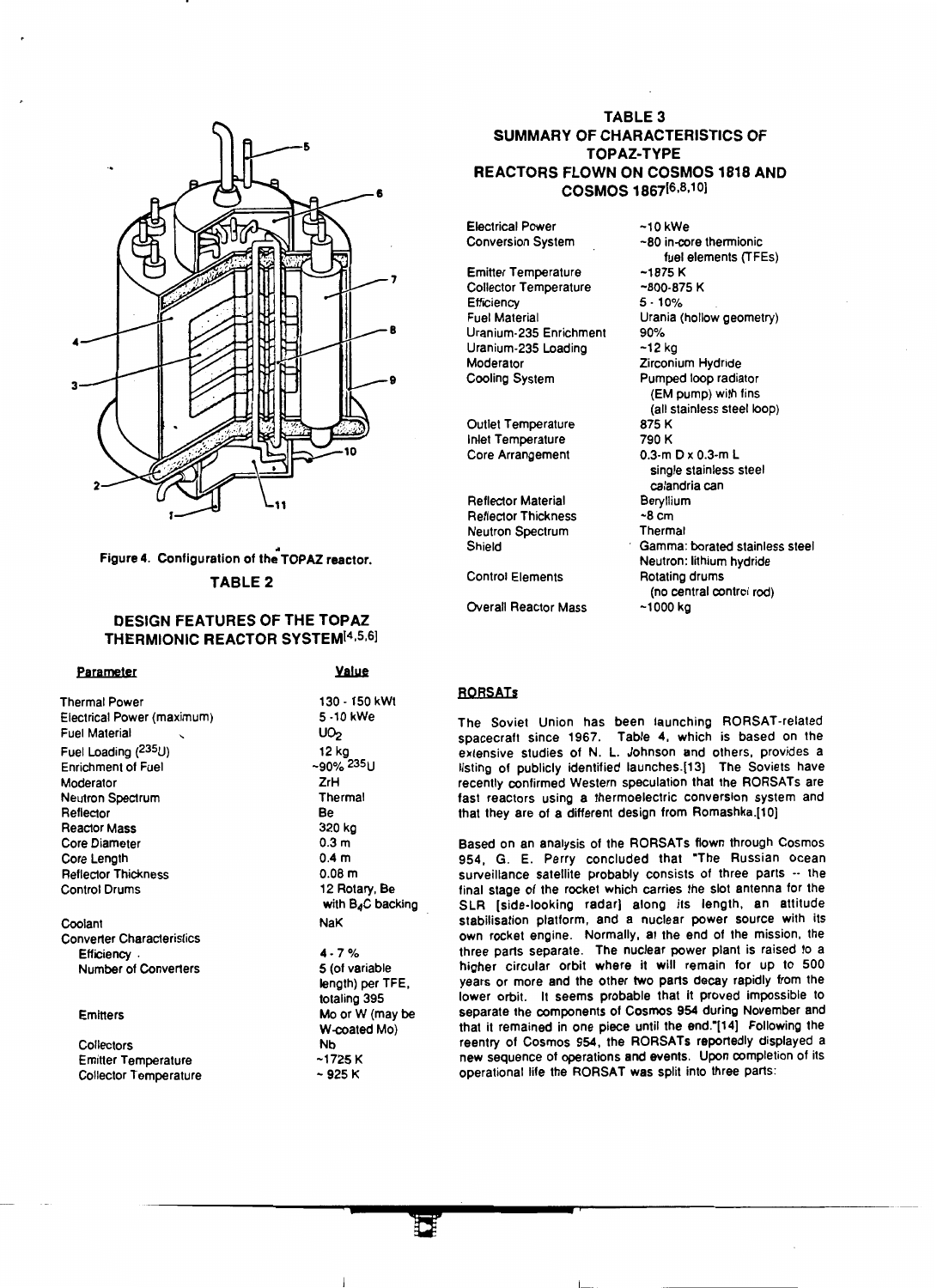# TABLE 4 SOVIET ORBITAL REACTOR PROGRAM HISTORY\*

|        |              | Launch    | <b>Termination</b> |             |
|--------|--------------|-----------|--------------------|-------------|
| Number | <u>Name</u>  | Date      | Date               | Lifetime    |
| 1      | Cosmos 198   | 27 Dec 67 | 28 Dec 67          | 1 da        |
| 2      | Cosmos 209   | 22 Mar 68 | 23 Mar 68          | 1 da        |
| 3      | Cosmos 367   | 3 Oct 70  | 3 Oct 70           | < 3 h       |
| 4      | Cosmos 402   | 1 Apr 71  | 1 Apr 71           | < 3 h       |
| 5      | Cosmos 469   | 25 Dec 71 | 3 Jan 72           | 9 da        |
| 6      | Cosmos 516   | 21 Aug 72 | 22 Sep 72          | 32 da       |
| 7      | Cosmos 626   | 27 Dec 73 | 9 Feb 74           | 45 da       |
| 8      | Cosmos 651   | 15 May 74 | 25 Jul 74          | 71 da       |
| 9      | Cosmos 654   | 17 May 74 | 30 Jul 74          | 74 da       |
| 10     | Cosmos 723   | 2 Apr 75  | 15 May 75          | 43 da       |
| 11     | Cosmos 724   | 7 Apr 75  | 11 Jun 75          | 65 da       |
| 12     | Cosmos 785   | 12 Dec 75 | 12 Dec 75          | < 3h        |
| 13     | Cosmos 860   | 17 Oct 76 | 10 Nov 76          | 24 da       |
| 14     | Cosmos 861   | 21 Oct 76 | 20 Dec 76          | 60 da       |
| 15     | Cosmos 952   | 16 Sep 77 | 7 Oct 77           | 21 da       |
| 16     | Cosmos 954   | 18 Sep 77 | $-31$ Oct 77       | $-43$ da    |
| 17     | *Cosmos 1176 | 29 Apr 80 | 10 Sep 80          | 134 da      |
| 18     | Cosmos 1249  | 5 Mar 81  | 18 Jun 81          | 105 da      |
| 19     | Cosmos 1266  | 21 Apr 81 | 28 Apr 81          | 8 da        |
| 20     | Cosmos 1299  | 24 Aug 81 | 5 Sep 81           | 12 da       |
| 21     | Cosmos 1365  | 14 May 82 | 26 Sep 82          | 135 da      |
| 22     | Cosmos 1372  | 1 Jun 82  | 10 Aug 82          | 70 da       |
| 23     | Cosmos 1402  | 30 Aug 82 | 28 Dec 82          | 120 da      |
| 24     | Cosmos 1412  | 2 Oct 82  | 10 Nov 82          | 39 da       |
| 25     | Cosmos 1579  | 29 Jun 84 | 26 Sep 84          | 90 da       |
| 26     | Cosmos 1607  | 31 Oct 84 | 1 Feb 85           | 93 da       |
| 27     | Cosmos 1670  | 1 Aug 85  | 22 Oct 85          | 83 da       |
| 28     | Cosmos 1677  | 23 Aug 85 | 23 Oct 85          | 60 da       |
| 89     | Cosmos 1736  | 21 Mar 86 | 21 Jun 86          | 92 da       |
| 30     | Cosmos 1771  | 20 Aug 86 | 15 Oct 86          | 56 da       |
| 31     | Cosmos 1818  | 1 Feb 87  | ~ ปม 87            | $-6$ mo     |
| 32     | Cosmos 1860  | 18 Jun 87 | 28 Jul 87          | 40 da       |
| 33     | Cosmos 1867  | 10 Jul 87 | ۰<br><b>Jul 88</b> | ~1 yr       |
| 34     | Cosmos 1900  | 12 Dec 87 | ~14 Apr 87         | $-124$ da** |
| 35     | Cosmos 1932  | 14 Mar 88 | 19 May 88          | 66 da       |

• Sources include references 1 0, 11, 12, 13, and 14.

••Note: The Cosmos 1900 reactor continued to operate past the 124-day mission lifetime.

 $\mathbf{I}$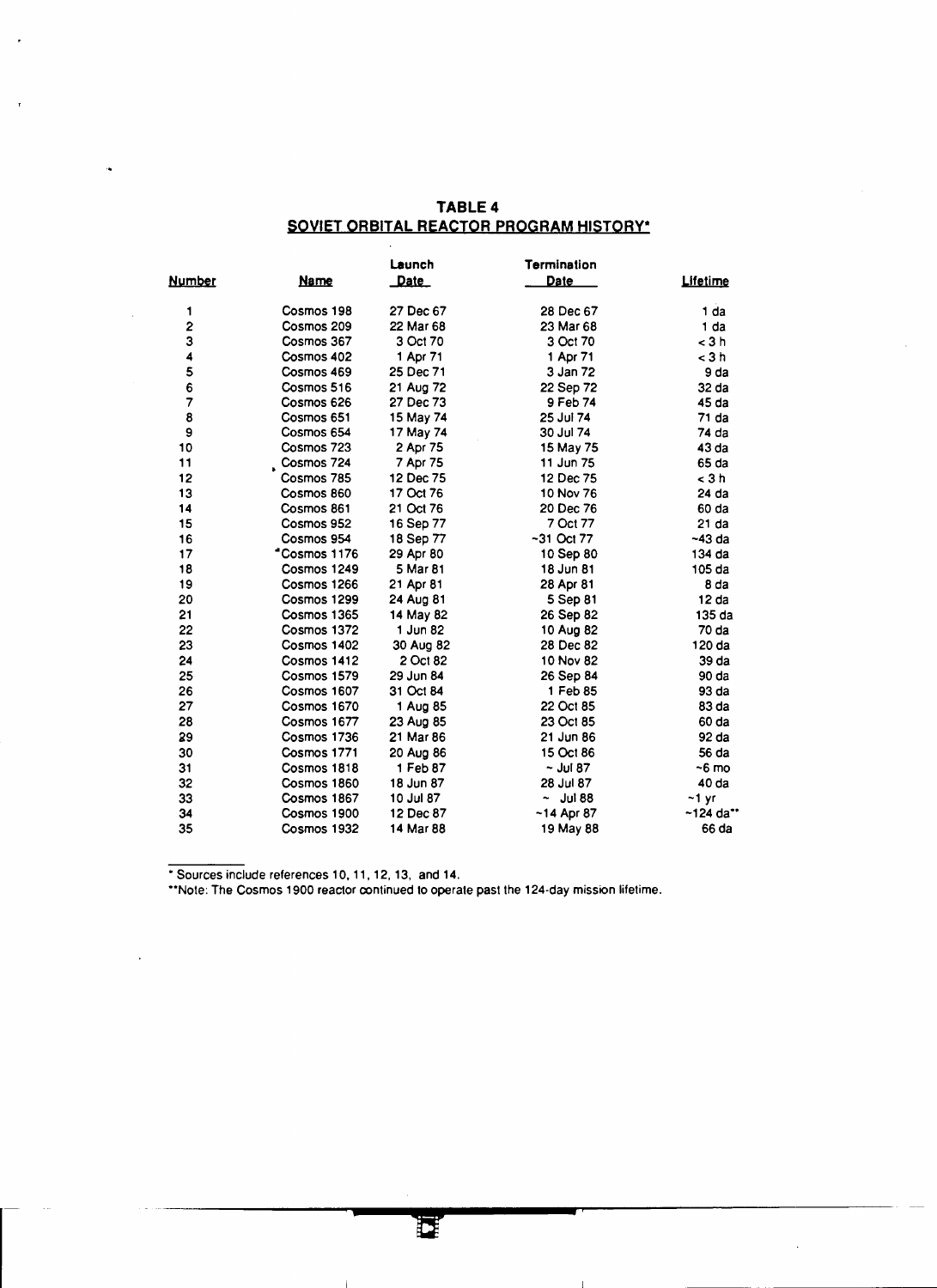- Object A reactor plus small kick stage;
- Object B expended Scarp-11 second stage of the Iaunch vehicle plus instrument section; and
- Object C radar antenna.

The reactor was boosted into a higher orbit and the reactor core was then ejected (Object D) to prevent reentry for some 500 years.[17,18,19)

In the non-technical summary of the U. S. participation in "Operation Morning Light" (as the U.S. participation in the Cosmos 954 reentry was named), the Cosmos series of satellites were pictured as shown in Figure 5 and described as being cylindrical with a mass of approximately 4000 kg. The reactor was described as producing 100 kWt or less and containing \*. . . on the order of 50 kg of highly enriched uranium-235".[15] The Soviets have recently reported the satellite to be 1.3-m in diameter and 10-m long.[16)



Figure 5. Artist's early conception of one of the RORSATs (courtesy DOE).

Given that the RORSAT reactors use a thermoelectric conversion system allows some estimates to be made of the electric power output. For example, Romashka was about 1.5% efficient (although values from 1.25% to 2% have also been cited) and the SNAP-10A flight reactor was about 1.3% efficient. While current U. S. RTGs are 6.8% efficient, the SP-100 reactor is estimated to be only about 4% efficient. These efficiencies when coupled to a 100-kWt reactor would yield electricai power outputs in the range of 1.3 kWe to 4 kWe.

#### RORSAT Reactor

From References 10, 15, 16, 20. 21, 22, and 23, it is possible to construct the following table of estimated RORSAT reactor parameters:

Thermal Power Conversion System Electrical Power Output Fuel Material Uranium-235 Enrichment Uranium-235 Mass **Burnup** Specific Power Core Arrangement

Cladding **Coolant** Coolant Temperature Core Structural Material Reflector Material Reflector Thickness Neutron Spectrum Shield Core Diameter Core Length Control Elements

~100 kWt **Thermoelectric** s5kWe (-1.3-2 kWe) U-Mo(≥3wt% Mo) 90% ≤ 31 kg (~20-25 kg)<br>≤2x10<sup>18</sup> fiss/g of U  $-5$  WVa of U 37 cylindrical elements (probably 2-cm dia) Possibly Nb or SS NaK  $\geq$  970 K (outlet) Steel Be (6 cylindrical rods) 0.1 m Fast  $(-1 \text{ MeV})$ LiH (+ W & depleted U)  $\leq$  0.24 m  $\leq 0.64$  m 6 in/out control rods composed of BC<sub>2</sub> with LiH inserts to prevent neutron streaming and Be followers to serve as the radial reflector < 390 kg

Overall Reactor Mass

Figure 6 is an artist's concept of Cosmos 954. Figure 7 is an engineering sketch of the general features of the Cosmos 954 reactor. While public attention has focused on Cosmos 954, Cosmos 1402, and Cosmos 1900, the DOE and other observers have noted that the Soviets have had other accidents involving space nuclear power sources (see Table 5).



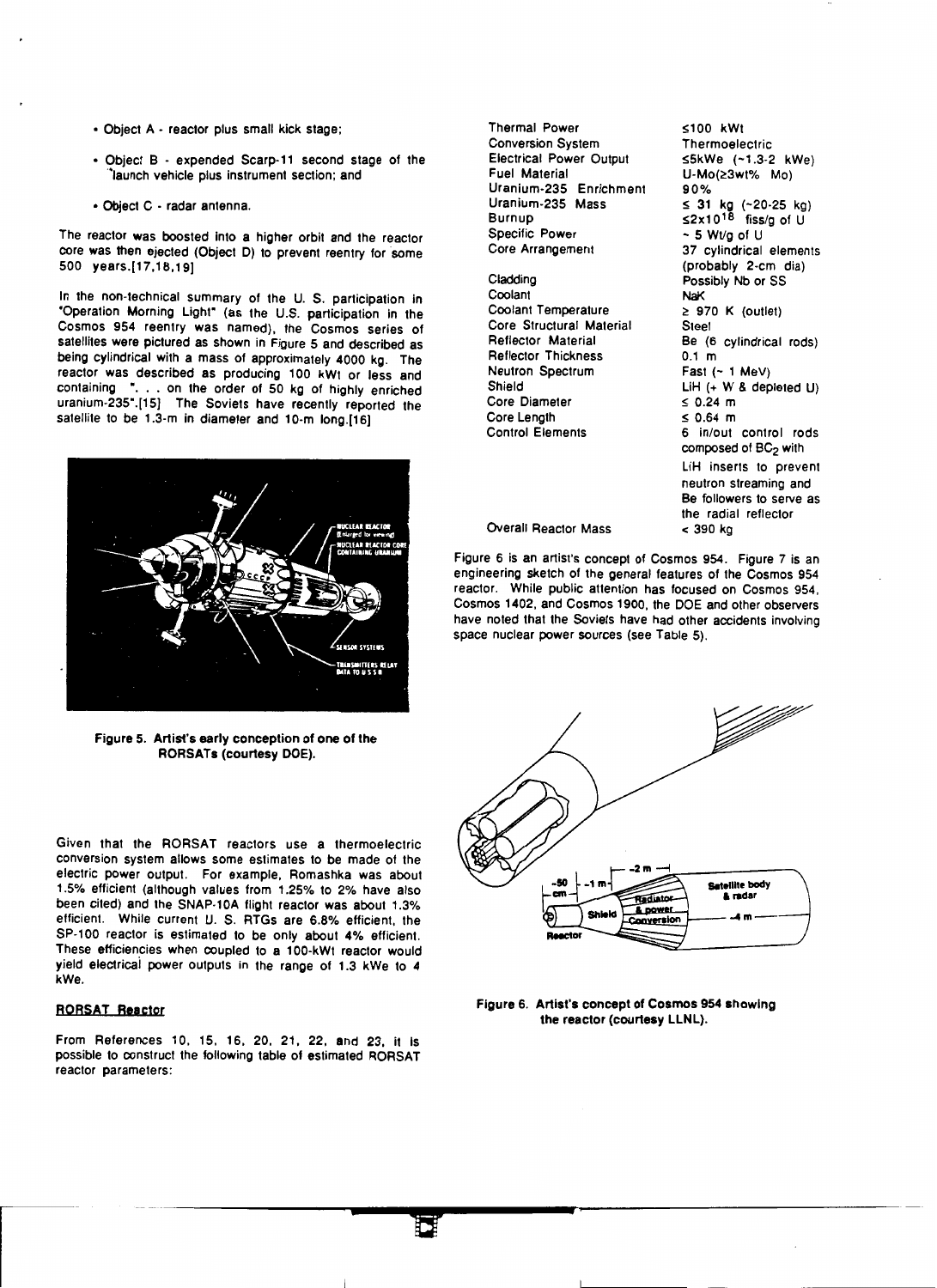| <b>Name</b> | Launch Date             | <b>Reentry Date</b>                                         | Type of<br><b>Power Source</b> | <b>Comments</b>                                                                                                                                             |  |
|-------------|-------------------------|-------------------------------------------------------------|--------------------------------|-------------------------------------------------------------------------------------------------------------------------------------------------------------|--|
| ۰           | 25 Jan 1969             | 25 Jan 1969                                                 | Reactor                        | Possible launch<br>failure of RORSAT.                                                                                                                       |  |
| Cosmos 300  | 23 Sep 1969             | 27 Sep 1969                                                 | Radioisotope                   | One or both of these<br>payloads may have                                                                                                                   |  |
| Cosmos 305  | 22 Oct 1969             | 24 Oct 1969                                                 |                                | been a Lunokhod and<br>carrying a <sup>210</sup> Po heat<br>source. Upper stage<br>malfunction prevented<br>payloads from leaving<br>Earth orbit.           |  |
|             | 25 Apr 1973             | 25 Apr 1973                                                 | Reactor                        | Probable launch<br>failure of RORSAT.                                                                                                                       |  |
| Cosmos 954  | 18 Sep 1977             | 24 Jan 1978                                                 | Reactor                        | Payload malfunction<br>caused reentry near<br>Great Slave Lake in<br>Canada.                                                                                |  |
|             | Cosmos 1402 30 Aug 1982 | 23 Jan 1983<br>(spacecraft)<br>7 Feb 1983<br>(reactor core) | Reactor                        | Payload failed to boost<br>to storage orbit on 28<br>Dec 1982. Spacecraft<br>structure reentered at<br>25°S, 84°E. Fuel core<br>reentered at 19°S.<br>22°W. |  |

# TABLE 5 REENTRIES OF SOVIET SPACE NUCLEAR POWER SOURCES<sup>[13]</sup>

## TABLE 6 SUMMARY OF RADIOISOTOPE POWER SOURCES REPORTED TO HAVE BEEN LAUNCHED BY THE U.S.S.R.[13]

| Power          |                          | <b>Mission</b> | Launch      |               |
|----------------|--------------------------|----------------|-------------|---------------|
| <b>Source</b>  | Spacecraft               | <u>Type</u>    | <b>Date</b> | <b>Status</b> |
| <b>RTG (?)</b> | Cosmos 84                | Navigation (?) | 3 Sep 65    | In orbit      |
| <b>RTG (?)</b> | Cosmos 90                | Navigation (?) | 18 Sep 65   | In orbit      |
| <b>RHU</b>     | Luna 17<br>(Lunokhod-I)  | Lunar rover    | 10 Nov 70   | Shutdown      |
| <b>RHU</b>     | Luna 21<br>(Lunokhod-II) | Lunar rover    | 8 Jan 73    | Shutdown      |

 $\perp$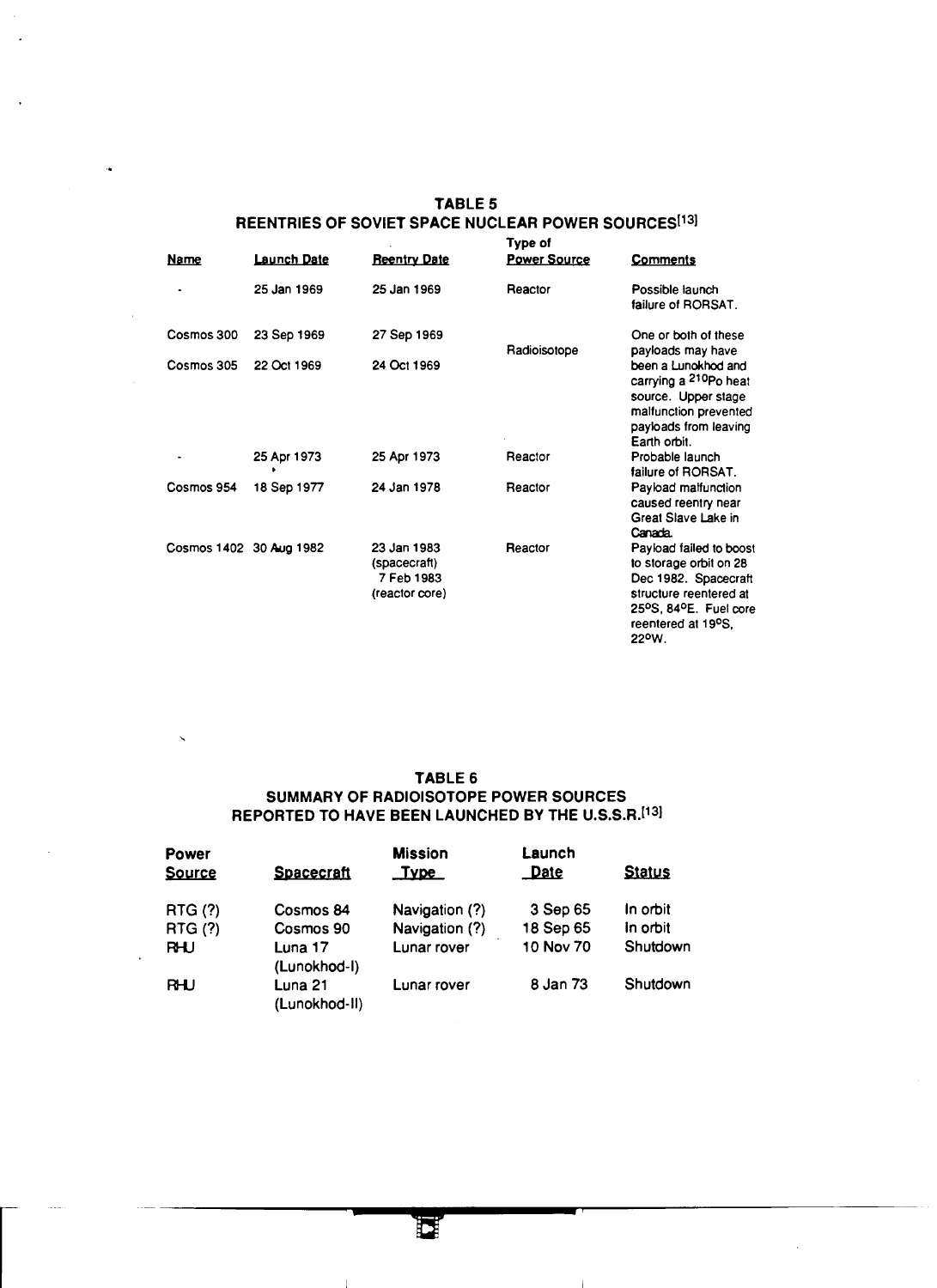

Figure 7. Engineer's sketch of Cosmos 954 reactor (courtesy LLNL).

#### SOVIET SPACE RADIOISOTOPE PROGRAM

The Soviets have reported using only a few radioisotope power sources -- including their first radioisotope generator, Orion 1, on Cosmos 84 and Cosmos 90.(24) For Lunokhod·l ("Moonwalker I") and Lunokhod-11, the Soviets used an isotopic heat source to maintain the desired temperatures in the Lunokhod compartment during the lunar night.[25) Table 6 summarizes what has been publicly reported on the successful flights of Soviet radioisotope power sources.(13)

#### FUTURE USES OF SPACE NUCLEAR POWER

The Soviets have consistently stated that they intend to continue using nuclear power in space. Less than a month after the reentry of Cosmos 954, Soviet Academician Yevgeni Federov ". . . made it clear that the Soviets will continue launching satellites with nuclear power plants aboard. In fact, Federov suggested that at least two new types of atomic powered satellites are under development". Federov was

indirectly quoted as saying one of the satellites would be a television relay and the other would be a meteorology satellite with a radar to map storms.[26)

Following the Cosmos 1900 incident, Izvestia reported that "The operation of nuclear power plants in radiation-safe orbits opens up broad scope for the introduction of nuclear power on spacecraft with a national economic purpose". The article went on to note that "Nuclear power plants can play an important role on interplanetary flights. According to the assessments of Soviet specialists, a multimegawatt nuclear plant can create the necessary jet thrust for a spacecraft on a flight to Mars" .[27)

There have been several recent quotes from the Soviets that they plan to use nuclear reactors for power on a manned mission to Mars, including the possible use of nuclear electric propulsion (NEP or NEJ in Soviet parlance).[28,29,30) One concept calls for a hybrid system -- a direct nuclear thermal rocket that would eventually be used as a closed Brayton cycle power converter for a NEP system.(30)

The Soviets have also shown illustrations of a Mars rover with an RTG and they have spoken of planning unmanned missions to the outer planets, which would clearly require RTGs.

Looking to the future, it is clear that the Soviets intend to continue using nuclear power in space.

#### CONCLUSION

By Western practices, the Soviet Union has a vigorous, ongoing program to develop and employ space nuclear power sources, especially reactors. The two types of reactors that have been flown appear to have been used or are planned to be used for ocean reconnaissance satellites. The Soviets have made it clear that the continued use of space nuclear power is important to their national goals.

#### **REFERENCES**

- 1. G. L. Bennett, J. J. Lombardo, and B. J. Rock, "Development and Use of Nuclear Power Sources for Space Applications," The Journal of the Astronautical Sciences, Vol. XXIX, No. 4 (October-December 1981).
- 2. S. D. Strauss, "Romashka in Perspective," Nucleonics (December 1964).
- 3. G. L. Bennett, "On the Application of Nuclear Fission to Space Power," in Proceedings of the ANS Conference on 50 Years With Nuclear Fission, held in Washington, D. C. and Gaithersburg, MD, 26-28 April 1989.
- 4. V. A. Kuznetsov et al. "Development and Construction of the Thermionic Nuclear Power Installation 'Topaz'," Atomnaya Energiya, Vol. 36, No. 6 (June 1974).
- 5. V. A. Kuznetsov et al. "Construction of the TOPAZ Thermionic Reactor-Converter and Its Power Trials," Sixth International Conference on the Peaceful Uses of Atomic Energy, Geneva, September 1971.